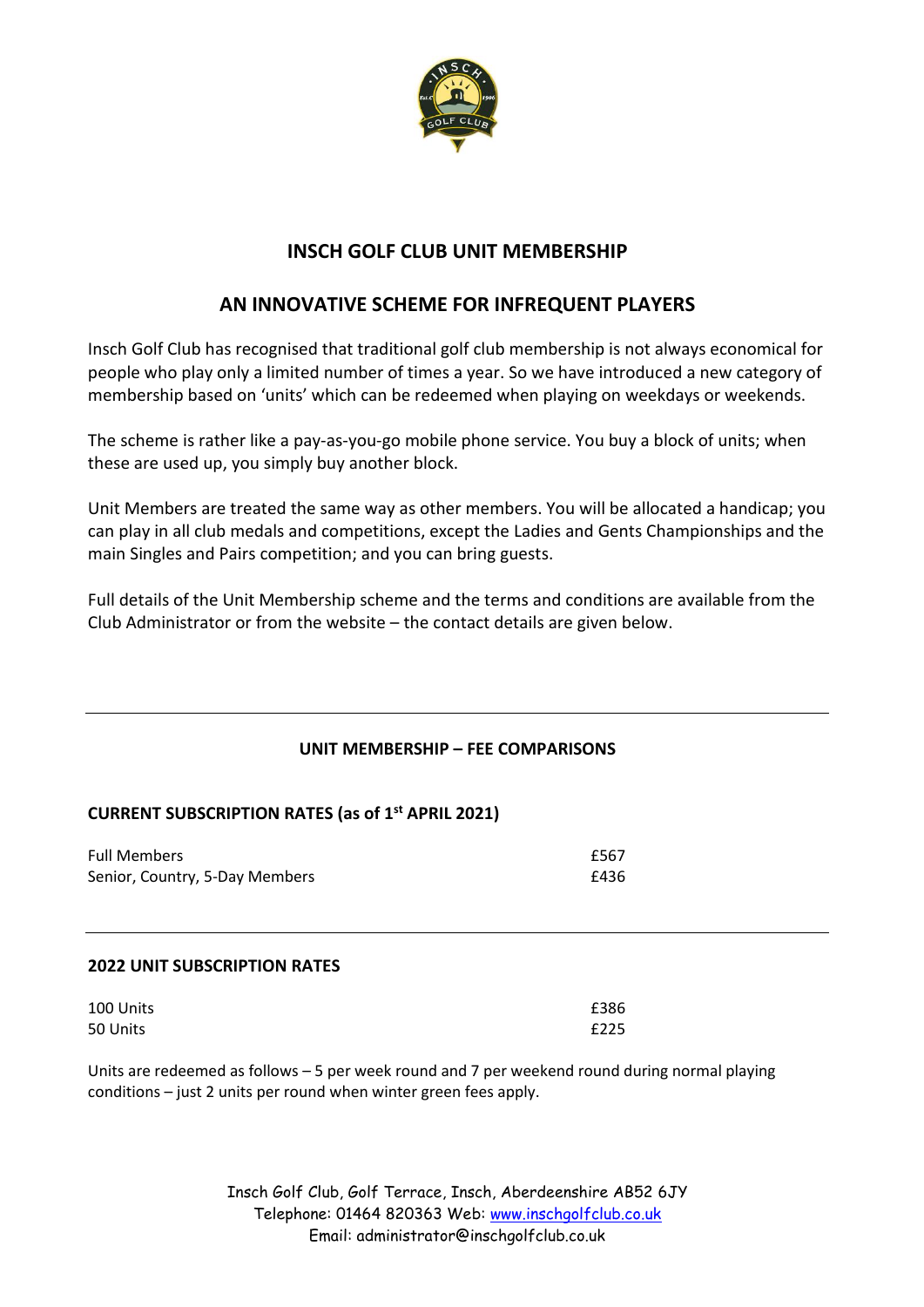

#### **UNIT MEMBERSHIP TERMS**

#### **UNIT MEMBERSHIP DEFINITION**

Unit Members are ladies and gentlemen who have paid an Entrance Fee (if currently applied) and have purchased a Unit Subscription comprising 50 or 100 Units at prices determined by the committee of Insch Golf Club.

## **UNIT MEMBER PRIVILEGES**

Unit Members will be allowed to play in all club medals and competitions except the Ladies and Gents Championships and the main Singles and Pairs competition. Unit Members will not be allowed to hold office or speak at General Meetings.

#### **HANDICAP CERTIFICATE**

Unit members are eligible to receive a Handicap Certificate approved by the Handicap Secretary.

#### **UNIT ALLOCATION**

The number of units per round shall be determined by the committee and may be changed at any time, except that unused units already purchased may be redeemed at the rate applicable at the time of purchase. The current unit cost per round shall be 5 units for weekdays and 7 units for weekends – or just 2 units when winter green fees apply.

A Unit Member intending to play or later deciding to play less than a full round is still required to deposit a ticket for 2, 5 or 7 units.

Units may be carried forward from one year to the next but will expire two years after the date of purchase. No refund for unexpired units will be offered by Insch Golf Club.

#### **SELF-ADMINISTRATION**

The Unit Membership scheme is heavily reliant on the honesty of reporting by the unit holder. In every case where the holder is planning to play a round of golf at Insch Golf Club they must deposit a self-certified ticket with the administrator or bar staff or in the scorecard box prior to play. Failure to comply with this procedure may result in elimination from any competition being played and the forfeiture of some or all of the outstanding units held by that member.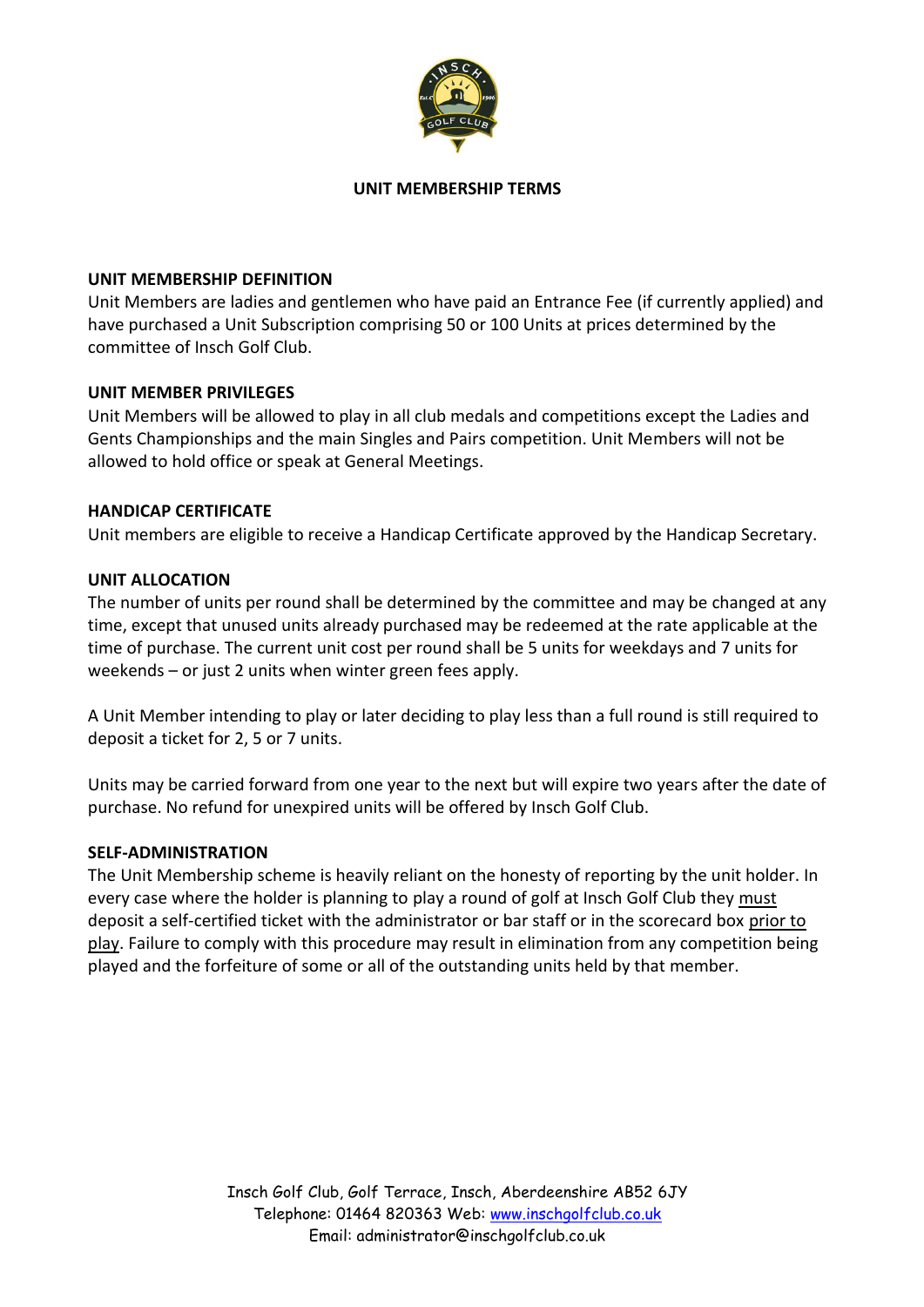

## **INSCH GOLF CLUB**

# **UNIT MEMBERSHIP APPLICATION FORM**

## **\*\*THERE IS NO JOINING FEE FOR NEW MEMBERS\*\***

| IS INSCH TO BE YOUR HOME CLUB YES/NO                                                                                                          |
|-----------------------------------------------------------------------------------------------------------------------------------------------|
|                                                                                                                                               |
| I WISH TO PURCHASE:-                                                                                                                          |
| (Please tick the appropriate box                                                                                                              |
| 100 Units for £386<br>50 Units for £225                                                                                                       |
| Units are to be redeemed at 5 per weekday round and 7 per weekend round (2 units only when<br>winter green fees apply)                        |
| I agree to terms detailed on the second page of this application form and to abide by the<br>constitution and rules of the club at all times. |
|                                                                                                                                               |
|                                                                                                                                               |